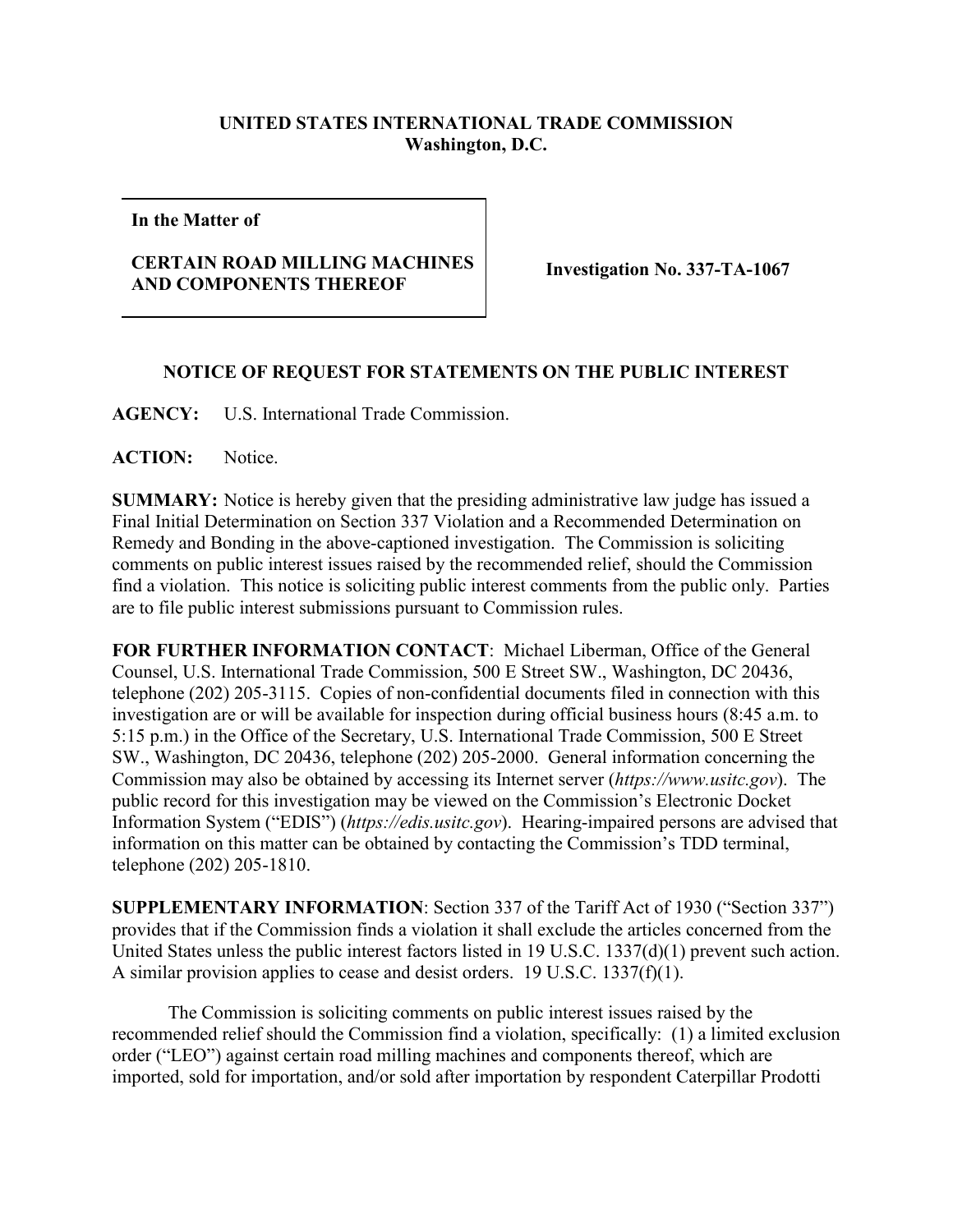Stradali S.r.L.; Caterpillar Americas CV; Caterpillar Paving Products, Inc.; and Caterpillar Inc. ("Caterpillar"); and (2) a cease and desist order ("CDO") against Caterpillar.

The Commission is interested in further development of the record on the public interest in this investigation. Accordingly, parties are to file public interest submissions pursuant to 19 CFR 210.50(a)(4). In addition, members of the public are hereby invited to file submissions of no more than five (5) pages, inclusive of attachments, concerning the public interest in light of the administrative law judge's Recommended Determination on Remedy and Bonding issued in this investigation on October 15, 2018. Comments should address whether issuance of the LEO and CDO in this investigation, should the Commission find a violation, would affect the public health and welfare in the United States, competitive conditions in the United States economy, the production of like or directly competitive articles in the United States, or United States consumers.

In particular, the Commission is interested in comments that:

- (i) Explain how the articles potentially subject to the recommended orders are used in the United States;
- (ii) Identify any public health, safety, or welfare concerns in the United States relating to the recommended orders;
- (iii) Identify like or directly competitive articles that complainants, their licensees, or third parties make in the United States which could replace the subject articles if they were to be excluded;
- (iv) Indicate whether complainants, complainants' licensees, and/or third party suppliers have the capacity to replace the volume of articles potentially subject to the recommended exclusion order and/or a cease and desist order within a commercially reasonable time; and
- (v) Explain how the LEO and CDO would impact consumers in the United States.

Written submissions from the public must be filed no later than by close of business on Friday, November 9, 2018.

Persons filing written submissions must file the original document electronically on or before the deadlines stated above and submit 8 true paper copies to the Office of the Secretary by noon the next day pursuant to section 210.4(f) of the Commission's Rules of Practice and Procedure (19 CFR 210.4(f)). Submissions should refer to the investigation number ("Inv. No. 337-TA-1067") in a prominent place on the cover page and/or the first page. (*See Handbook for Electronic Filing Procedures, https://www.usitc.gov/ secretary/documents/handbook\_on\_ filing\_procedures.pdf.*). Persons with questions regarding filing should contact the Secretary (202-205-2000). Any person desiring to submit a document to the Commission in confidence must request confidential treatment. All such requests should be directed to the Secretary to the Commission and must include a full statement of the reasons why the Commission should grant such treatment. *See* 19 CFR 201.6. Documents for which confidential treatment by the